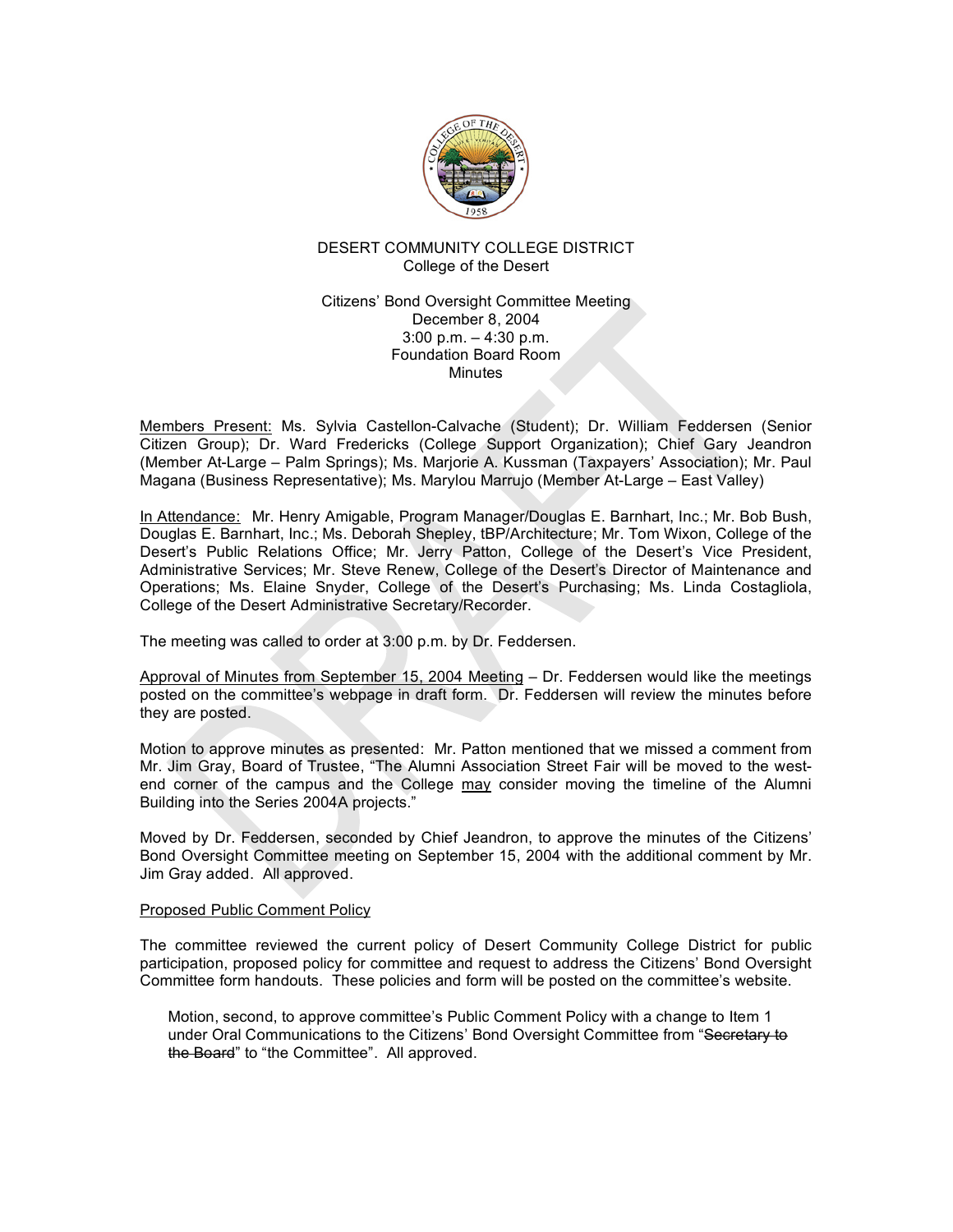Motion, second, to approve the Request to Address the Citizens' Bond Oversight Committee form with a change in paragraph 1 from "present it to the Secretary" to "present it to the Committee". All approved.

### Comments from the Public

There were no comments from the public.

Campus Master Plan Update – by Deborah Shepley, tBP/Architecture. Following is a summary of Power Point Presentation:

- 1. Planning Principles Guiding and developing a Campus Plan. Develop a campus in accordance with state standards. It's important to stay in the guidelines, don't overbuild.
	- Maximize existing functional space
	- Eliminate non-functional space
	- Right size proposed new facilities driven by programmatic need
	- Position college to maximize state funds keeping the Chancellor's Office informed of our process/plans.
- 2. Viewed Campus Map
	- Views at the campus; main entry is at Monterey Avenue; second entry is at Fred Waring and third entry is at San Pablo.
	- Pedestrian Paths Experience getting to classrooms. Fluidity: reach out to the whole campus. The Centerpiece of the campus is the Hilb Student Center.
	- Proposed campus Plan with buildings, paths and landscape in place.
	- Temporary buildings will be replaced with permanent building.
- 3. Master Plan Implementation
	- Campus wide needs
	- Definition of all projects
	- Develop realistic project scopes and budgets
	- Prepare master project schedules
	- Develop campus standards handbook design guidelines and specifications
	- Coordinate all capital planning (local, state, combined) discussions with the Chancellor's Office.
- 4. Viewed Map of Projects of highest Priority Next Year
	- Nursing Building
	- Learning Commons (houses all of student services programs)
	- Hilb Building will be renovated for use by Faculty Resource Center and Academic Skills Center
	- Public Safety Academy located northeast corner of campus
	- Information Technology/Classroom
- 5. Future Projects
	- Business & Community Center
	- Multi-Use Arts
	- Gateway (Entrances)
	- Child Development Center<br>• Fovironmental Science and
	- Environmental Science and Technology Area
	- Advanced Transportation
	- Fitness and Wellness Center

Included in the presentation were "fly-through" renderings of the campus plan showing the campus as though one were in a helicopter viewing the campus from all angles and heights.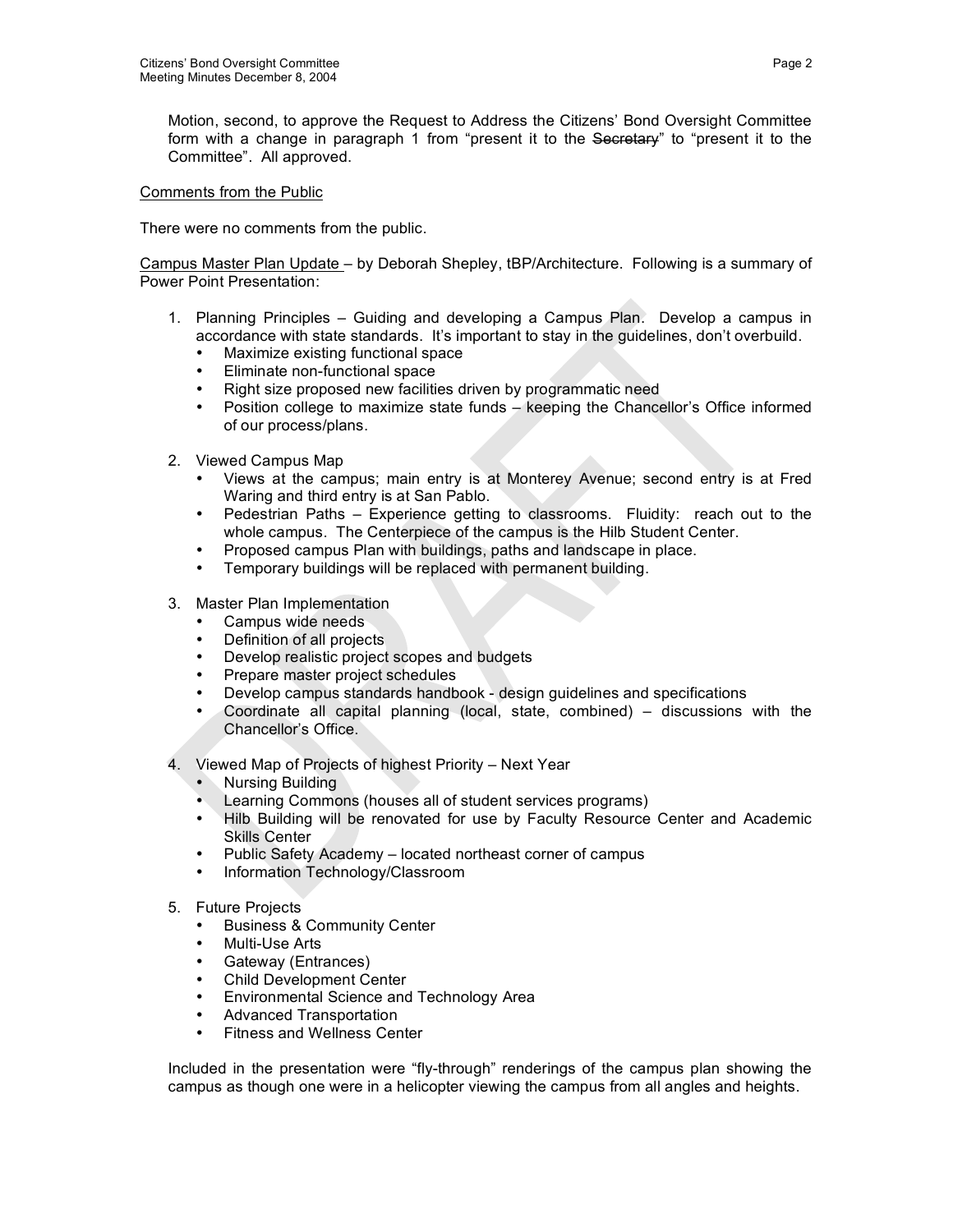Ms. Marylou Marrujo asked about the new Eastern Valley Center. Mr. Jerry Patton mentioned that there are several possible land donors, which some are developers. Analysis is on-going for each site for location as well as environmental issues. On December 16, 2004 consultants will be making a presentation to the Board of Trustees. The Board of Trustees will tour the possible sites on December 17<sup>th</sup>. Our goal is to have the review and analysis completed in the first part of next year.

Ms. Marylou Marrujo is concerned with the transportation problem that exists in the Coachella Valley. She asked if we were looking into having our own transportation system, for example; campus to campus and bringing students to campus. Mr. Paul Magana thought that maybe partnering with UCR and CSUSB. Mr. Patton mentioned that COD had discussed a transportation system, possibly with Sun Lines and partnering with CSUSB for housing.

Phase I Projects Update & Phase I Bond Project Financial Report – by Henry Amigable, Douglas E. Barnhart, Inc. Mr. Amigable presented a PowerPoint presentation to the committee. Following are highlights of the items that were discussed.

Website – overview of Citizens' Bond Oversight Committee webpage that will be released soon – a cost effective, efficient communication venue that will serve as an internal and external source of information about Measure B.

Financial Report – Mr. Amigable reviewed Series A Expenditure to Date/Analysis #1 Project by Expense Category, description on what was spent is listed; Analysis #2/Project Status by Expenditure, reviewed the status on the temporary classrooms and office space, Voice Over IP Communication and Parking Lot design; Dr. Ward Fredericks commented that we may want to add another column for timeframe and a column showing the completion costs; and Analysis #3/Spending Levels. Currently we've spent 55.35% on construction and 32.88% on equipment. Dr. Ward Frederick is questioned the cost estimates accuracy out to 2015. Mr. Patton explained that we will show the budget projection and what projects are left to complete. We will make sure that we capture whether we are ahead of, behind or on budget.

Dr. Fredericks asked how many square feet did we start with? We started with 250,000 square feet of assignable and 400,000 square feet of building. We are continuing to refine the numbers and they will change as the campus plan is refined and as the individual design teams work with project architects on the design of each building.

Chief Jeandron questioned the water usage on campus as shown on the campus plan. Ms Shepley stated that the water features will be reviewed to determine the feasibility relating to evaporation, waste, etc. Of all the features of a college campus, students choose a college to attend by the facilities over all other factors. All of the campus plan touches environmental concerns regarding water, plants and grass.

Ms. Sylvia Castellon-Calvache asked about the number of parking spaces that will be available. Phase I, increased approximately 500 spaces and 500 existing were improved. The number of parking spaces is determined by the number students enrolled. The statewide average of community colleges is around a 1:5 ratio, 1 space for every 5 students enrolled.

Financial & Performance Audits – With the enabling legislation of Proposition 39, there are two types of audits required: Financial and Performance. The committee's role is to review the audits prepared by the Board of Trustees regarding how we are spending Bond revenues according to Education Code Section 15278 and following.